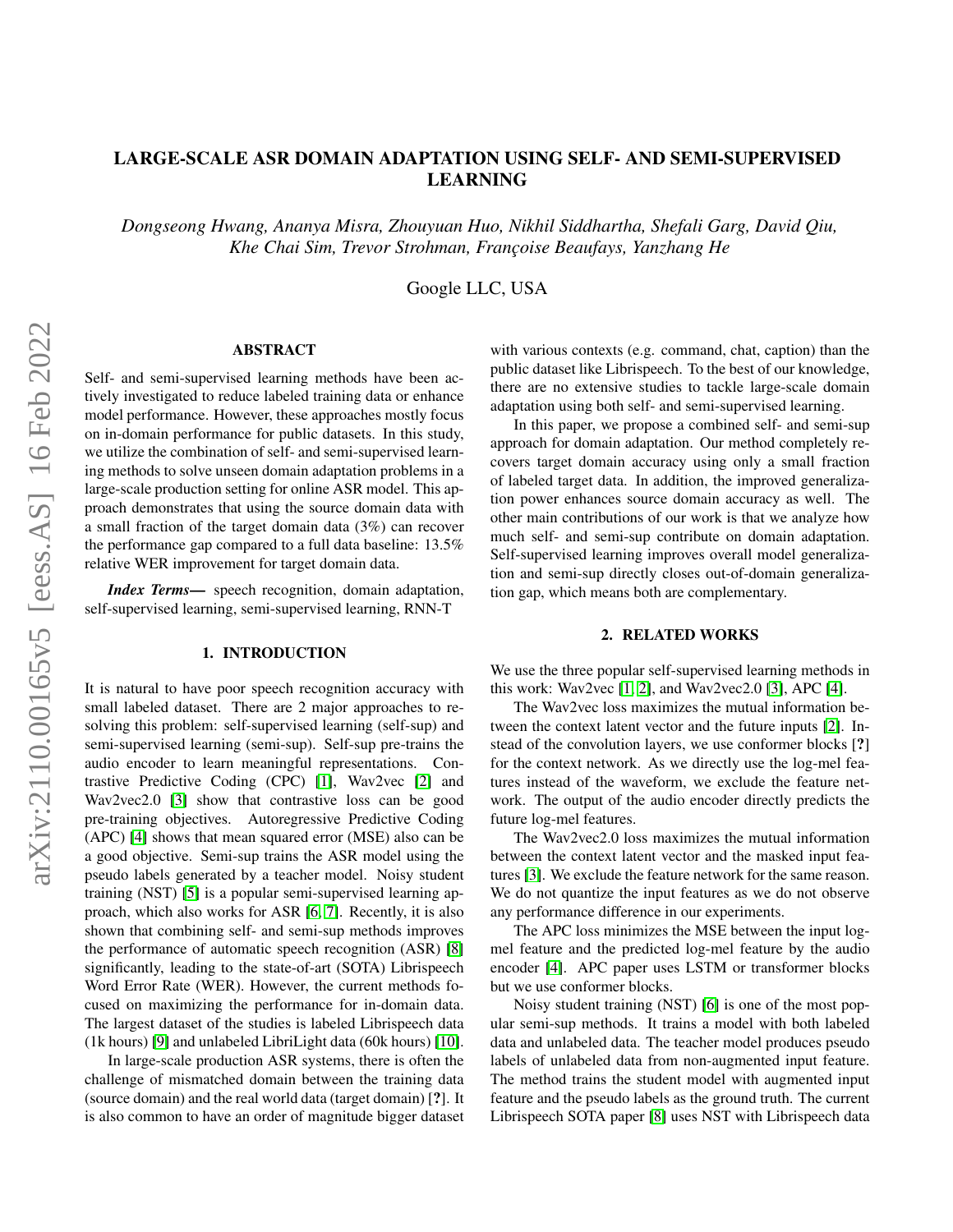(labeled data) and LibriLight data (unlabeled data). Unlike image domain, it's hard to use soft label for sequence model. NST in speech domain [\[6,](#page-4-5) [8\]](#page-4-7) uses hard label.

## 3. METHODS

### 3.1. Self-Supervised learning

All of the self-supervised methods are used to pre-train the audio encoder of the RNN-T model [\[12\]](#page-4-10) using all the source and target domain data. This is followed by supervised training of the entire model using only the labeled source domain data. However, with this 2-stage training approach, it is difficult to determine the optimal pre-training hyper parameters and checkpoints because the frame accuracy metrics in selfsup are not always a good indicator of the final WER performance. To resolve this issue, we propose a joint train for both RNN-T and self-sup loss:

$$
\mathcal{L} = \mathcal{L}_{RNN-T} + \lambda \mathcal{L}_{\text{self-sup}} \tag{1}
$$

where  $\lambda$  is a hyper-parameter. We find  $\lambda = 0.5$  works well.

Wav2vec2.0 is a bi-directional method. When we train it with a causal audio encoder, it does not converge. Our workaround is to pre-train with right context and subsequently fine-tune with left context only. Joint Wav2vec2.0 and RNN-T train does not have the issue. The joint train works on a causal audio encoder, because RNN-T loss can guide Wav2vec2.0 objective. As our RNN-T model is online, we use a causal audio encoder for all joint experiments. We add an additional MLP layer between the audio encoder and RNN-T joint layer, and between the audio encoder and selfsupervised loss. The representation of the last audio encoder layer is specialized by 2 MLP layers for RNN-T loss and self-supervised loss respectively.

#### 3.2. Semi-supervised learning

After self-supervised pre-training, we train the ASR model using RNN-T loss with both source domain data (labeled data) and target domain data (unlabeled data) [\[13\]](#page-4-11). NST produces pseudo labels for target domain data.

The teacher model is trained with source domain data (same for the student model). As a result, the pseudo labels generated for the target domain data is error-prone, which is harmful for domain adaptation. When pseudo labels are generated, the teacher model filters out low confidence utterances by Confidence Estimation Module (CEM) [\[14\]](#page-4-12). When the teacher model is trained by RNN-T loss, we add CEM whose inputs are the audio encoding and the beam search labels from the RNN-T model. The CEM is trained to minimise the binary cross entropy between the estimated confidence  $p$ and the binary target sequence  $c$ . The target sequence  $c$  contains a 1 when the prediction word is correct and 0 otherwise. The average word-level confidence is used to filter utterances.

<span id="page-1-0"></span>

Fig. 1: *Domain adaptation: Self-sup pre-trains the audio encoder. Supervised and semi-sup train all the modules.*

The teacher's multi-task training objective consists of both the RNN-T loss and confidence loss.

### 3.3. Domain adaptation approach

Figure [1](#page-1-0) visualizes the proposed domain adaptation method. First of all, self-sup trains the audio encoder with source and target domain data. Then, RNN-T model is trained by RNN-T loss with source and target domain data. NST produces pseudo label for target domain data.

#### 4. EXPERIMENTAL SETUP

#### 4.1. Model Architecture Details

We use a Conformer RNN-T [\[12\]](#page-4-10) model in the experiments. The audio encoder has 17 Conformer blocks with model dimension 512. As the model is online ASR, we restrict the model from using any future information [\[15\]](#page-4-13). Each conformer block [?, [15\]](#page-4-13) uses causal convolution and left-context attention layers. The convolution kernel size is 15 and the self-attention layer consists of 8 heads with 65 left context length. The RNN-T decoder consists of a label encoder with 2 LSTM layers with 2048 units projected down to 640 output units, and a joint network with a single feed-forward layer with 640 units, as shown in Fig [1.](#page-1-0) The architecture and training procedure is similar to the LibriSpeech SOTA WERs model [\[8\]](#page-4-7). The total number of weights is 137M, while that of the SOTA model is 1B.

The model input is a vector of size 528, consisting of 4 contiguous frames of 128-dimension log-mel features [\[16\]](#page-4-14) sub-sampled by a factor of 3 and one-hot domain-id vector of size 16. The model label uses 4, 096 word pieces [\[17\]](#page-4-15) as sub-word label.

### 4.2. Data Sets

We use large multi-domain (MD) data sets [\[18\]](#page-4-16) in English. MD utterances include multi domain data such as search, farfield, telephony and YouTube. All datasets are anonymized and hand-transcribed except for YT which uses YouTube video transcription with confidence filter [\[19\]](#page-4-17). We divide MD data into source domain data and target domain data. We pre-train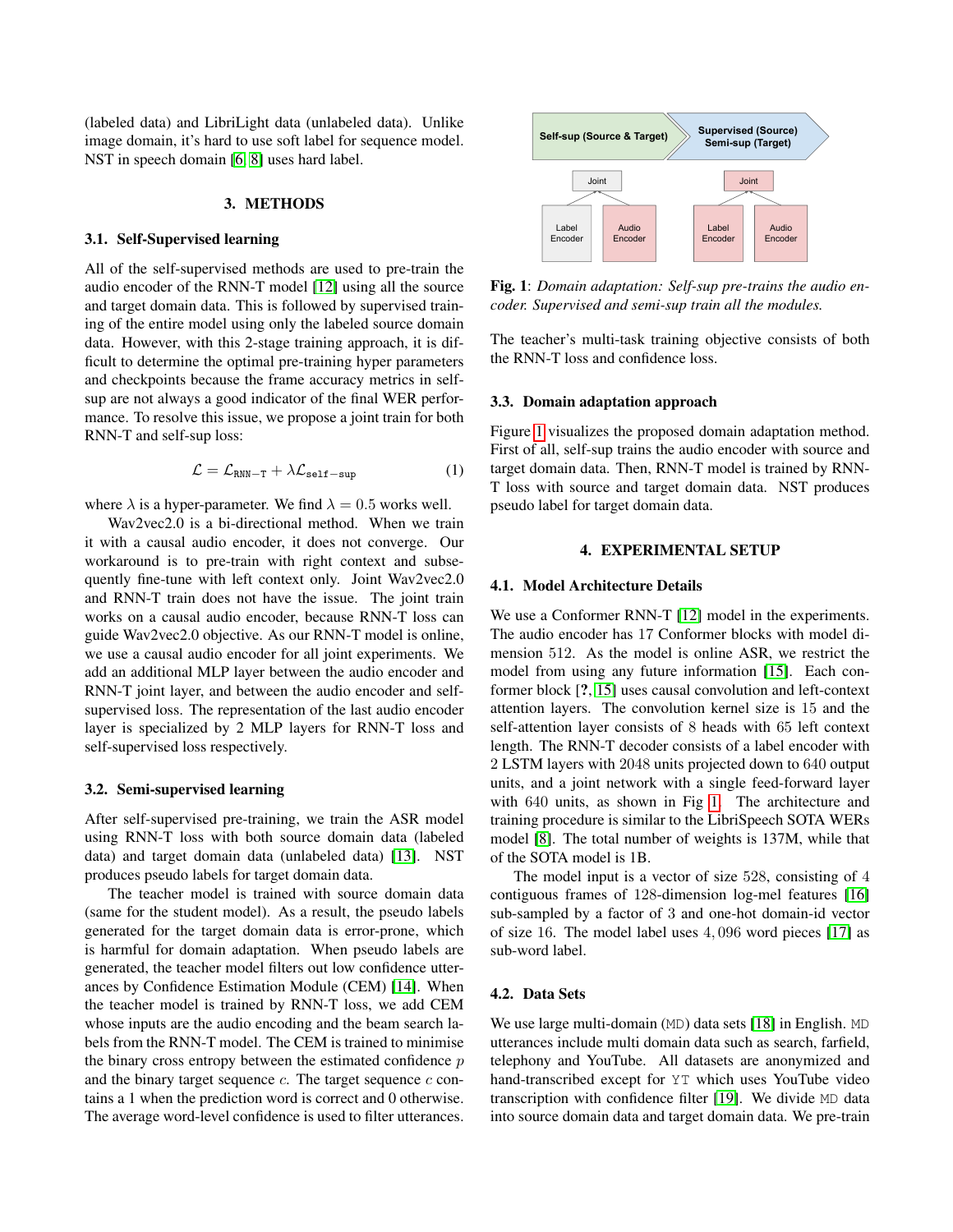<span id="page-2-0"></span>Table 1: *Overview of training data sets.* MF *denotes the target domain utterances.* MD *denotes all domain utterances including* MF, SF and YT.  $MD_{src}$  (MD-MF) denotes the source *domain utterances.*

| Data set                                         | Domain          | <b>Hours</b> |
|--------------------------------------------------|-----------------|--------------|
| Medium-form (MF)                                 | Target          | 26k          |
| Short-form $(SF)$                                | Source          | 27k          |
| Youtube (YT)                                     | Source          | 226k         |
| Multi-domain (MD)                                | Source & Target | 400k         |
| $MD-MF (MDsrc)$                                  | Source          | 374k         |
| $3\%$ MF + MD <sub>src</sub> (MD <sub>3p</sub> ) | Source & Target | 375k         |

the model using source domain data by self-sup and transfer it to target domain data by semi-sup. As shown in Table [1,](#page-2-0) we use Medium-form (MF) utterances as target domain and MD-MF as the source domain. MF is average 10.4 secs length in natural conversation domain. Short-form (SF) is average 4.6 secs length in voice command domain.

For evaluation metrics, we calculate the WER of MF to measure the performance on target domain and the WER of SF for the performance on the source domain. The goal of domain adaptation is to minimize the amount of required transcriptions of MF while maintaining WERs for both MF and SF. In the final experiments, we use 3% MF as labeled data, because 800 hours data is manageable amount for handtranscription. NST produces pseudo labels for rest of 97% MF data.

#### 5. EXPERIMENTAL RESULTS

In this section, we conduct extensive domain adaptation experiments using self- and semi-supervised learning.

#### <span id="page-2-2"></span>5.1. Self-supervised Learning

In Table [2,](#page-2-1) we compare the WERs of supervised and selfsupervised learning. The first block lists supervised experiments with MD,  $MD_{src}$ , and  $MD_{3p}$  data. MD has full MF data. MDsrc doesn't have any MF data. MD3p has 3% MF data. As expected, SF WERs are the same but MF WERs are better when more MF data is used.

The second block lists three different self-sup experiments. One of 3 self-sup methods pre-trains the audio encoder with MD, and RNN-T loss trains the RNN-T model with  $MD_{src}$ . Wav2vec and APC have better WERs on both MF and SF than Wav2vec2.0, unlike what Wav2vec2.0 paper reported [\[3\]](#page-4-2). The downstream ASR model is online RNN-T, which is a causal model. Wav2vec and APC are causal models like GPT-3, but Wav2vec2.0 is full context (non-causal) model like BERT. It shows causal self-sup has better performance for causal downstream task. Even though Wav2vec and APC have the same WERs, we use Wav2vec for rest

<span id="page-2-1"></span>

| Table 2: Comparisons of Word Error Rate (WER) between |  |  |
|-------------------------------------------------------|--|--|
| supervised baselines, three self-sup algorithms.      |  |  |

| <b>Algorithms</b> | Data       | Word Error Rate $(\%)$ |                    |  |
|-------------------|------------|------------------------|--------------------|--|
|                   |            | <b>MF</b> (Target)     | <b>SF</b> (Source) |  |
| Supervised        | MD         | 3.2                    | 6.0                |  |
| Supervised        | $MD_{src}$ | 6.2                    | 6.0                |  |
| Supervised        | $MD_{3p}$  | 3.7                    | 6.0                |  |
| Way2yec           | $MD_{src}$ | 4.5                    | 5.8                |  |
| Wav2yec2.0        | $MD_{src}$ | 4.6                    | 5.9                |  |
| APC               | $MD_{src}$ | 4.5                    | 5.8                |  |
| Way2yec           | MD         | 3.2                    | 5.8                |  |
| Wav2vec           | $MD_{3p}$  | 3.6                    | 5.8                |  |

of experiments. In our experience, APC is more sensitive to checkpoint fluctuations. When we choose a pre-trained checkpoint, Wav2vec works between 50k and 1.2M steps, but APC works only near 100k steps. In addition, APC requires total variation auxiliary loss to stabilize it [\[20\]](#page-4-18).

In the third block of Table [2,](#page-2-1) Wav2vec  $MD_{3p}$  enhances WERs for both source domain (SF, 6.0 to 5.8) and target domain (MF, 3.7 to 3.6), compared to Supervised MD<sub>3p</sub>. However, there is huge gap between Supervised MD and Wav2vec  $MD_{3p}$ . Self-sup enhances overall model generalization, but cannot reduce gap of out-of-domain (OOD) generalization.

#### <span id="page-2-3"></span>5.2. Semi-Supervised Learning

The first block in Table [3](#page-3-0) shows semi-sup results. Semi-sup MDsrc denotes RNN-T training using MDsrc for labeled data and MF for unlabeled data. Semi-sup  $MD_{3p}$  denotes RNN-T training using  $MD_{3p}$  for labeled data and 97% MF for unlabeled data. NST produces the pseudo labels for unlabeled data. Compared to Supervised MD<sub>src</sub>, Semi-sup MD<sub>src</sub> improves MF (target domain) WER from 6.2 to 3.4. There is only 0.2 % gap between Supervised MD. Semi-sup can reduce most of gap of OOD generalization, even without target domain data. Semi-sup  $MD_{3p}$  closes the all the gap, whose MF WER is same to the full data baseline: 3.2%. All semi-supervised experiments have the same SF WER to the baseline as all of them uses same amount of source domain data.

The teacher model for semi-sup has almost the same architecture as the student model. One difference for the teacher model is that it is non-causal. The self-attention right context is 64 and convolution layer is not causal. The teacher model uses the same amount of data as the student model. The teacher model is trained with  $MD_{src}$  for Semi-sup  $MD_{src}$ and  $MD_{3p}$  for Semi-sup  $MD_{3p}$ .

#### 5.3. Self + Semi-Supervised Learning

The second block in Table [3](#page-3-0) shows self + semi-sup WERs. In Table [2,](#page-2-1) Supervised MD uses all the labels of both source domain ( $MD_{src}$ ) and target domain (MF) data. Wav2vec MD<sub>3p</sub>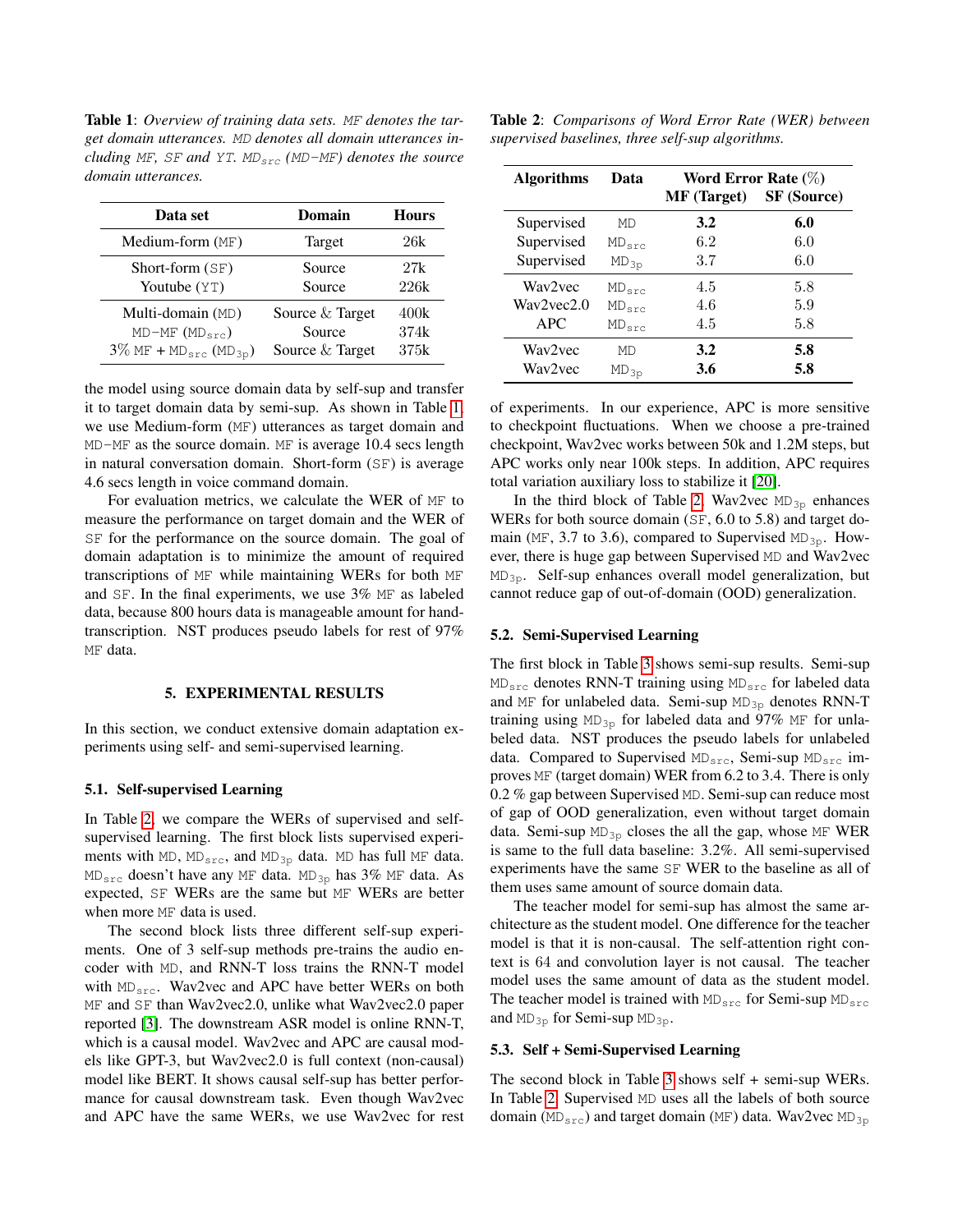Table 3: *WERs for semi-supervised learning.*

<span id="page-3-0"></span>

| <b>Algorithms</b> | Data       | Word Error Rate $(\%)$ |                    |  |
|-------------------|------------|------------------------|--------------------|--|
|                   |            | <b>MF</b> (Target)     | <b>SF</b> (Source) |  |
| Semi-sup          | $MD_{src}$ | 3.4                    | 6.0                |  |
| Semi-sup          | $MD_{3p}$  | 3.2                    | 6.0                |  |
| Self + Semi-sup   | $MD_{3p}$  | <b>3.1</b>             | 5.7                |  |

has better SF (source domain) WER than the supervised baseline because self-sup improves overall generalization as men-tioned in Section [5.1.](#page-2-2) Semi-sup  $MD_{3p}$  has the same MF (target domain) WER to the baseline because semi-sup resolves OOD generalization as mentioned in Section [5.2.](#page-2-3) Combined both self- and semi-sup are complementary. In Table [3,](#page-3-0) Self + Semi-sup  $MD_{3p}$  show even better WERs for both MF (target domain) and SF (source domain). We are actually surprised that that Self  $+$  Semi-sup with 3% target domain has better WERs than supervised learning with 100% target domain. Our domain adaptation method not only reduces all the OOD generalization gap but also improves source domain performance. Semi-sup plays a much more critical role to close the OOD gap.

### 5.4. Confidence filter for Semi-Supervised Learning

In Table [3,](#page-3-0) all semi-supervised experiments use a confidence filter [\[14\]](#page-4-12) that filters out target domain (MF) data when the utterance-level confidence score is less than 0.9. This results in dropping 24% of MF utterances and improves the teacher WER on the target domain by 54%. Without confidence filter, both MF and SF WERs are slightly worse.

Using only high-confidence utterances results in higher quality pseudo labeling, which enhances MF (target domain) WER from 3.2 to 3.1. As the teacher is trained with  $MD_{3p}$ , it tends to be more confident to source-domain-like SF data. This results in additional SF (source domain) WER improvement from 5.8 to 5.7. It indicates that confidence score threshold should be tuned per fraction of target label data.

Table 4: *WERs of combined self- and semi-sup with/without confidence filter on*  $MD_{3p}$ *.* 

| <b>Algorithms</b>          | Word Error Rate $(\%)$         |     |
|----------------------------|--------------------------------|-----|
|                            | <b>MF (Target)</b> SF (Source) |     |
| Self + Semi-sup w/o filter | 3.2                            | 5.8 |
| Self + Semi-sup w filter   | 3.1                            | 5.7 |

### 5.5. Joint RNNT and Self-Sup train

In Fig [3,](#page-5-0) Joint W2V2 (Green line) reaches WER 4.6 at 200k step, while W2V2 requires 900k steps for both pre-training and supervised learning. Total training steps is reduced significantly. In addition, Joint W2V2 reaches WER 4.3,

which W2V2 never reach. It's because Joint W2V2 utilizes Wav2vec2.0 loss on the causal encoder, so there is no transition gap from non-causal to causal unlike the Wav2vec2.0 experiment. It brings out the full potential of Wav2vec2.0 objective. However, Joint W2V (Purple line) requires the same steps to reach the converging point to W2V (Blue line), as both utilize a causal audio encoder.

In Table [5,](#page-3-1) Joint  $W2V + NST$  and Joint  $W2V2 + NST$ has additional semi-sup stage. They have the same MF (target domain) WER to Self + Semi-sup  $MD_{3p}$  in Table [3.](#page-3-0) However, their SF (source domain) WER is worse than Self + Semi-sup  $MD_{3p}$  (5.7%). We leave the weaker in-domain generalization power of Joint train for future study.



<span id="page-3-1"></span>Fig. 2: *Comparison of WER convergence with and without Joint train for wav2vec and wav2vec2.0.*

**Table 5:** *WERs of Joint train with*  $MD_{3p}$ *.* 

| <b>Algorithms</b>      | Word Error Rate $(\%)$                |     |  |
|------------------------|---------------------------------------|-----|--|
|                        | <b>MF</b> (Target) <b>SF</b> (Source) |     |  |
| Joint W <sub>2</sub> V | 4.5                                   | 5.8 |  |
| Joint W2V2             | 4.3                                   | 5.8 |  |
| Joint $W2V + NSF$      | 3.1                                   | 5.9 |  |
| Joint $W2V2 + NSF$     | 3.1                                   | 58  |  |

#### 6. CONCLUSION

In this paper, we investigated a domain adaptation method by combining self- and semi-supervised learning. Self-sup improves overall generalization and semi-sup closes out-ofdomain generalization gap. Both methods complement each other. Extensive experimental results demonstrate that the proposed methods using only 3% of the labeled target domain data obtain better WERs on both the target and source domains than the baseline.

#### 7. ACKNOWLEDGEMENTS

We thank Hasim Sak, Anshuman Tripathi, Jaeyoung Kim, Qian Zhang, Yonghui Wu, Ruoming Pang, Yu Zhang, Arun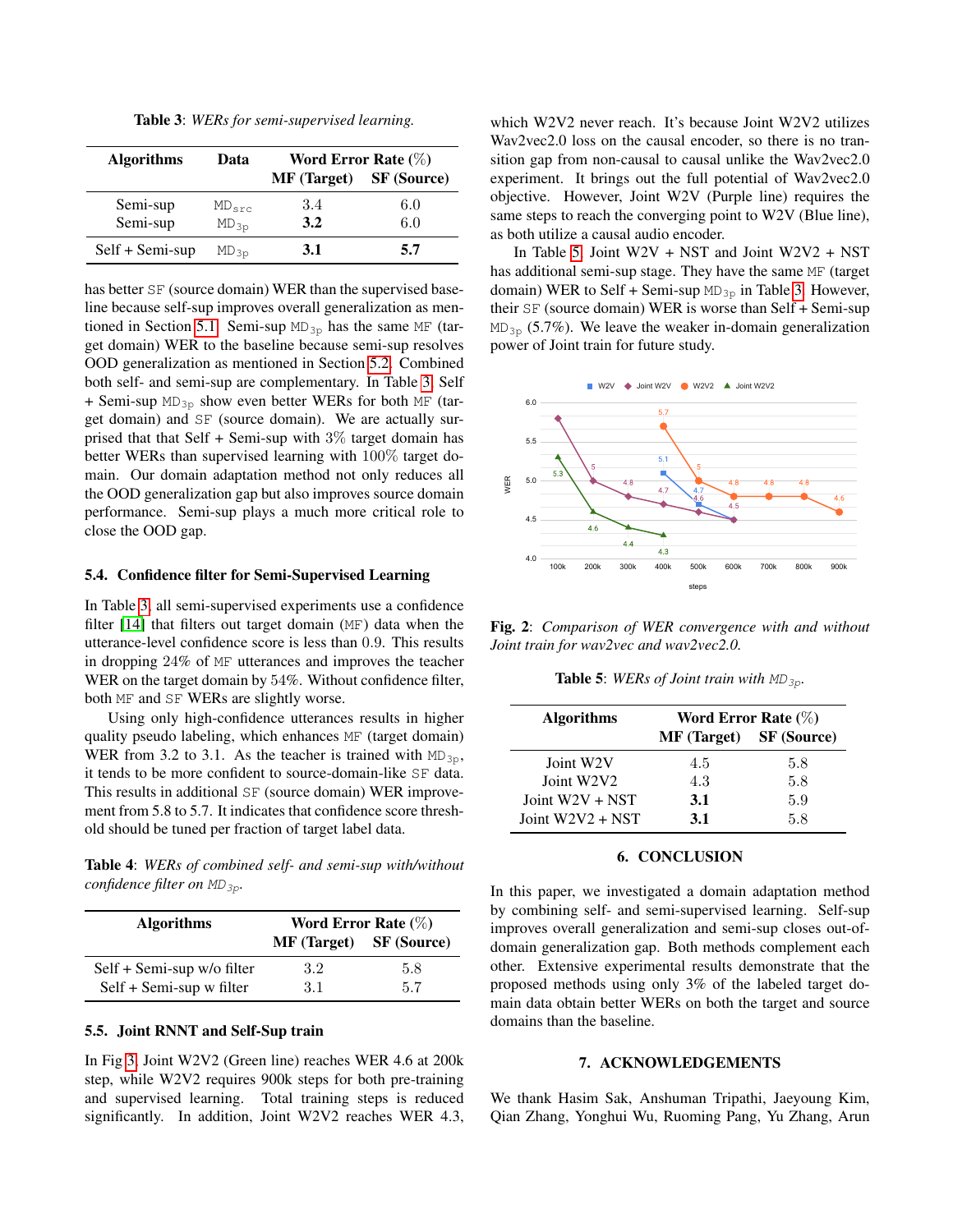Narayanan, Tony Bruguier, Lillian Zhou, Petr Zadrazil, Zhehuai Chen, Andrew Rosenberg for helpful discussions.

#### 8. REFERENCES

- <span id="page-4-0"></span>[1] A. v. d. Oord, Y. Li, and O. Vinyals, "Representation learning with contrastive predictive coding," *arXiv preprint arXiv:1807.03748*, 2018.
- <span id="page-4-1"></span>[2] S. Schneider, A. Baevski, R. Collobert, and M. Auli, "wav2vec: Unsupervised Pre-Training for Speech Recognition," in *Proc. Interspeech 2019*, 2019, pp. 3465–3469.
- <span id="page-4-2"></span>[3] A. Baevski, H. Zhou, A. Mohamed, and M. Auli, "wav2vec 2.0: A framework for self-supervised learning of speech representations," *arXiv preprint arXiv:2006.11477*, 2020.
- <span id="page-4-3"></span>[4] Y. Chung and J. Glass, "Generative pre-training for speech with autoregressive predictive coding," in *ICASSP 2020 - 2020 IEEE International Conference on Acoustics, Speech and Signal Processing (ICASSP)*, 2020, pp. 3497–3501.
- <span id="page-4-4"></span>[5] Q. Xie, M.-T. Luong, E. Hovy, and Q. V. Le, "Selftraining with noisy student improves imagenet classification," in *Proceedings of the IEEE/CVF Conference on Computer Vision and Pattern Recognition*, 2020, pp. 10687–10698.
- <span id="page-4-5"></span>[6] D. S. Park, Y. Zhang, Y. Jia, W. Han, C.-C. Chiu, B. Li, Y. Wu, and Q. V. Le, "Improved noisy student training for automatic speech recognition," *Interspeech 2020*, Oct 2020.
- <span id="page-4-6"></span>[7] A. Xiao, C. Fuegen, and A. Mohamed, "Contrastive semi-supervised learning for asr," in *ICASSP 2021-2021 IEEE International Conference on Acoustics, Speech and Signal Processing (ICASSP)*. IEEE, 2021, pp. 3870–3874.
- <span id="page-4-7"></span>[8] Y. Zhang, J. Qin, D. S. Park, W. Han, C.-C. Chiu, R. Pang, Q. V. Le, and Y. Wu, "Pushing the limits of semi-supervised learning for automatic speech recognition," *arXiv preprint arXiv:2010.10504*, 2020.
- <span id="page-4-8"></span>[9] V. Panayotov, G. Chen, D. Povey, and S. Khudanpur, "Librispeech: an asr corpus based on public domain audio books," in *IEEE international conference on acoustics, speech and signal processing (ICASSP)*. IEEE, 2015, pp. 5206–5210.
- <span id="page-4-9"></span>[10] J. Kahn, M. Rivière, W. Zheng, E. Kharitonov, Q. Xu, P.-E. Mazaré, J. Karadayi, V. Liptchinsky, R. Collobert, C. Fuegen, et al., "Libri-light: A benchmark for asr with limited or no supervision," in *IEEE International*

*Conference on Acoustics, Speech and Signal Processing (ICASSP)*. IEEE, 2020, pp. 7669–7673.

- [11] A. Gulati, J. Qin, C.-C. Chiu, N. Parmar, Y. Zhang, J. Yu, W. Han, S. Wang, Z. Zhang, Y. Wu, et al., "Conformer: Convolution-augmented transformer for speech recognition," *arXiv preprint arXiv:2005.08100*, 2020.
- <span id="page-4-10"></span>[12] A. Graves, "Sequence transduction with recurrent neural networks," in *International Conference on Machine Learning: Representation Learning Workshop*, 2012.
- <span id="page-4-11"></span>[13] A. Misra, D. Hwang, Z. Huo, S. Garg, N. Siddhartha, A. Narayanan, and K. C. Sim, "A comparison of supervised and unsupervised pre-training of end-to-end models," in *Interspeech*, 2021.
- <span id="page-4-12"></span>[14] D. Qiu, Q. Li, Y. He, Y. Zhang, B. Li, L. Cao, R. Prabhavalkar, D. Bhatia, W. Li, K. Hu, et al., "Learning word-level confidence for subword end-to-end asr," in *ICASSP 2021-2021 IEEE International Conference on Acoustics, Speech and Signal Processing (ICASSP)*. IEEE, 2021, pp. 6393–6397.
- <span id="page-4-13"></span>[15] B. Li, A. Gulati, J. Yu, T. N. Sainath, C.-C. Chiu, A. Narayanan, S.-Y. Chang, R. Pang, Y. He, J. Qin, et al., "A better and faster end-to-end model for streaming asr," in *ICASSP 2021-2021 IEEE International Conference on Acoustics, Speech and Signal Processing (ICASSP)*. IEEE, 2021, pp. 5634–5638.
- <span id="page-4-14"></span>[16] A. Narayanan, R. Prabhavalkar, C.-C. Chiu, D. Rybach, T. N. Sainath, and T. Strohman, "Recognizing longform speech using streaming end-to-end models," in *IEEE Automatic Speech Recognition and Understanding Workshop (ASRU)*. IEEE, 2019, pp. 920–927.
- <span id="page-4-15"></span>[17] M. Schuster and K. Nakajima, "Japanese and korean voice search," in *2012 IEEE International Conference on Acoustics, Speech and Signal Processing (ICASSP)*. IEEE, 2012, pp. 5149–5152.
- <span id="page-4-16"></span>[18] A. Narayanan, A. Misra, K. C. Sim, G. Pundak, A. Tripathi, M. Elfeky, P. Haghani, T. Strohman, and M. Bacchiani, "Toward domain-invariant speech recognition via large scale training," in *2018 IEEE Spoken Language Technology Workshop (SLT)*, 2018, pp. 441–447.
- <span id="page-4-17"></span>[19] H. Liao, E. McDermott, and A. Senior, "Large scale deep neural network acoustic modeling with semisupervised training data for youtube video transcription," in *IEEE Workshop on Automatic Speech Recognition and Understanding*. IEEE, 2013, pp. 368–373.
- <span id="page-4-18"></span>[20] Z. Huo, D. Hwang, K. C. Sim, S. Garg, A. Misra, N. Siddhartha, T. Strohman, and F. Beaufays, "Incremental layer-wise self-supervised learning for efficient speech domain adaptation on device," *arXiv preprint arXiv:2110.00155*, 2021.